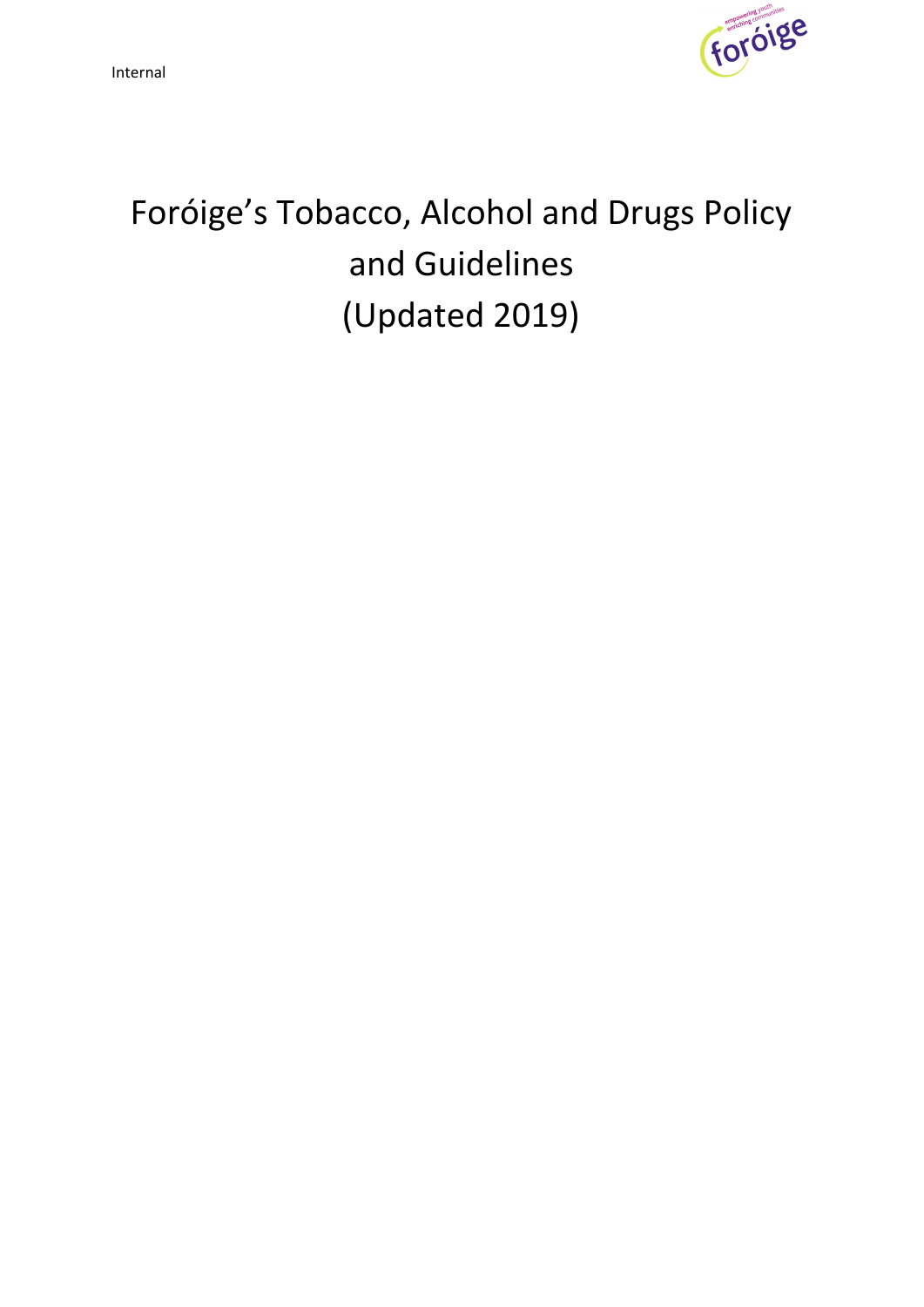

## **Table of Contents**

| Introduction                                                                                                                                                                           | 3                       |
|----------------------------------------------------------------------------------------------------------------------------------------------------------------------------------------|-------------------------|
| <b>Scope</b>                                                                                                                                                                           | 3                       |
| <b>Policy</b>                                                                                                                                                                          | $\overline{\mathbf{3}}$ |
| Section 1: Best Practice in Drug Prevention and Education                                                                                                                              | 4                       |
| Best Practice in Drug Prevention and Education                                                                                                                                         | 4                       |
| Best Practice Guidelines for Staff and Volunteers working with young people                                                                                                            | 6                       |
| Section 2: Guidelines for staff and volunteers on drug related situations                                                                                                              | $\overline{\mathbf{z}}$ |
| Expectations of staff and volunteers                                                                                                                                                   | 7                       |
| Management of Drug Related Situations                                                                                                                                                  | 7                       |
| Procedures to be followed by staff and volunteers in responding to drug related incidents                                                                                              | 9                       |
| Procedures to be followed by staff and volunteers in dealing with a drug related incident<br>involving a young person                                                                  | 10                      |
| <b>Guidelines on Tobacco Use</b>                                                                                                                                                       | 11                      |
| The "Do's and Don'ts" of Drug Education and Prevention                                                                                                                                 | 12                      |
| Section 3: Guidelines for staff and volunteers regarding prescription medication                                                                                                       | 13                      |
| Guidelines relating to Prescription Medication/Asthma Inhalers/Epi-pens/Diabetes                                                                                                       | 13                      |
| <b>Section 4: Further Information and Resources</b>                                                                                                                                    | 16                      |
| <b>References</b>                                                                                                                                                                      | 17                      |
| James, P., Kearns, C., Campbell, A. and Smyth, B. (2014) Adolescents and substance use. The<br>handbook for professionals working with young people. London: Radcliffe Publishing Ltd. | 17                      |
| <b>Appendix 1</b>                                                                                                                                                                      | 18                      |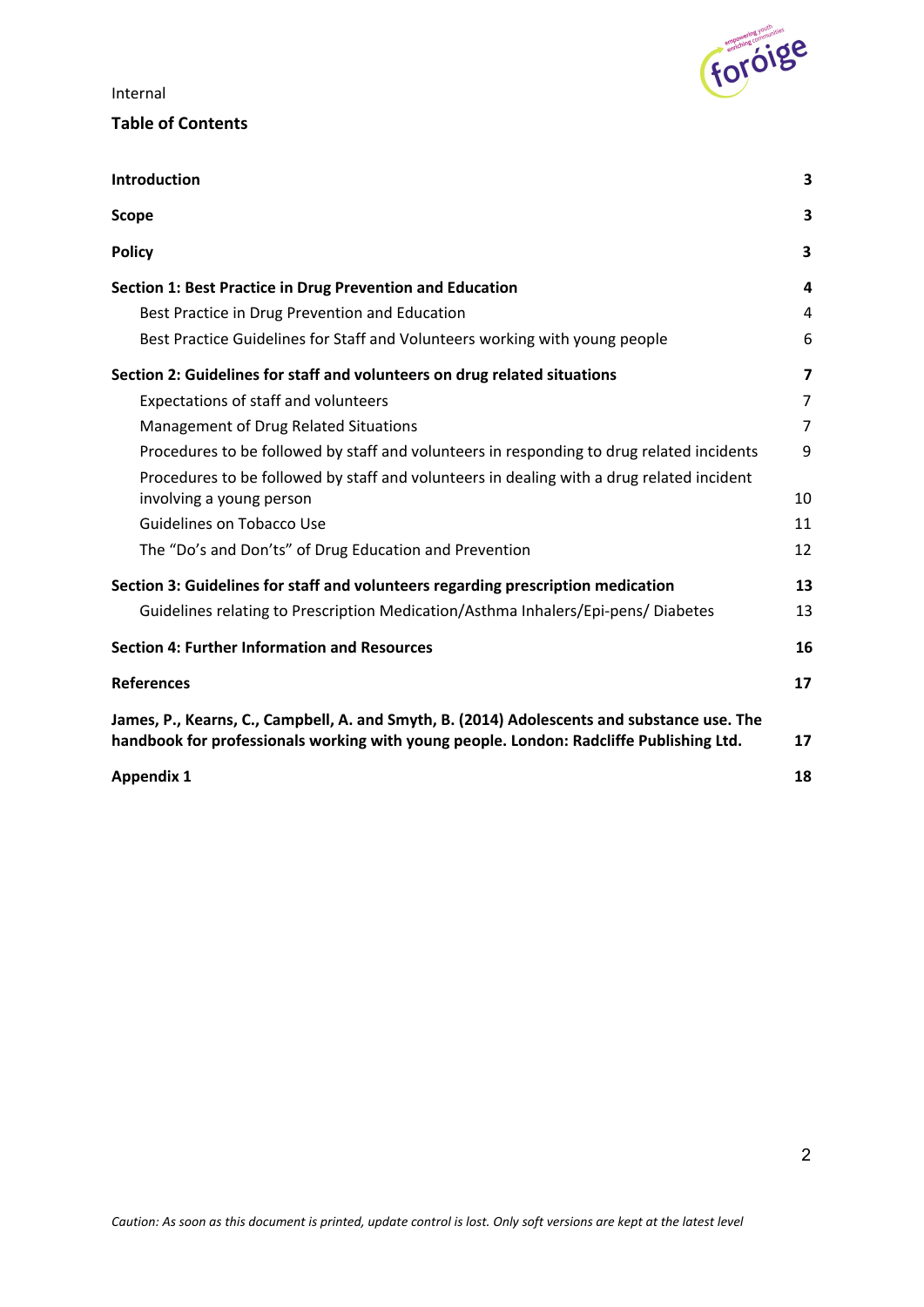

# <span id="page-2-0"></span>**Introduction**

Youth organisations have an important role in guiding, informing and enabling young people to make healthy choices in relation to all areas of their personal and social development and in trying to prevent the onset of drug use.

Foróige's Tobacco, Alcohol and Drugs Policy and Guidelines provides relevant information and guidance to staff and volunteers to support young people with a view to preventing drug use and reduce drug related harm among all young people involved with Foróige.

## <span id="page-2-1"></span>**Scope**

This Policy outlines best practice in drug prevention and education and provides (i) detailed guidelines and procedures for staff and volunteers which they can use in responding to drug related incidents and (ii) guidelines related to prescription medication.

# <span id="page-2-2"></span>**Policy**

Foróige is committed to the development, health and well-being of all its members and of all those with whom we work through Foróige-operated Clubs, Services and Projects. Foróige recognises the unique contribution youth work services can make to responding to the many issues associated with tobacco, alcohol and drug misuse.

It is the policy of the Board of Foróige that, working within the context of the philosophy and purpose *of the organisation, Staff and Volunteers will seek to prevent drug use and reduce drug-related harm among all young people involved in Foróige's work.*

Foróige has a broad and holistic approach to prevention that focuses on facilitating activities and behaviours, which are likely to lead to healthy growth and development of young people.

Specifically Foróige will:

- **Engage** young people in health promoting activities and activities that build the strengths and competencies of young people.
- **Implement** primary and secondary drug prevention and education programmes where appropriate and possible.
- **Follow guidelines** for international best practice in drugs education.
- Where appropriate, **play a supportive role** in the treatment of drug misuse by complementing those services offered by health care professionals and others.

*'A drug is any substance, which changes the way the body functions either mentally, physically socially or emotionally, including actions and behaviours' (Corrigan, 1996).*

3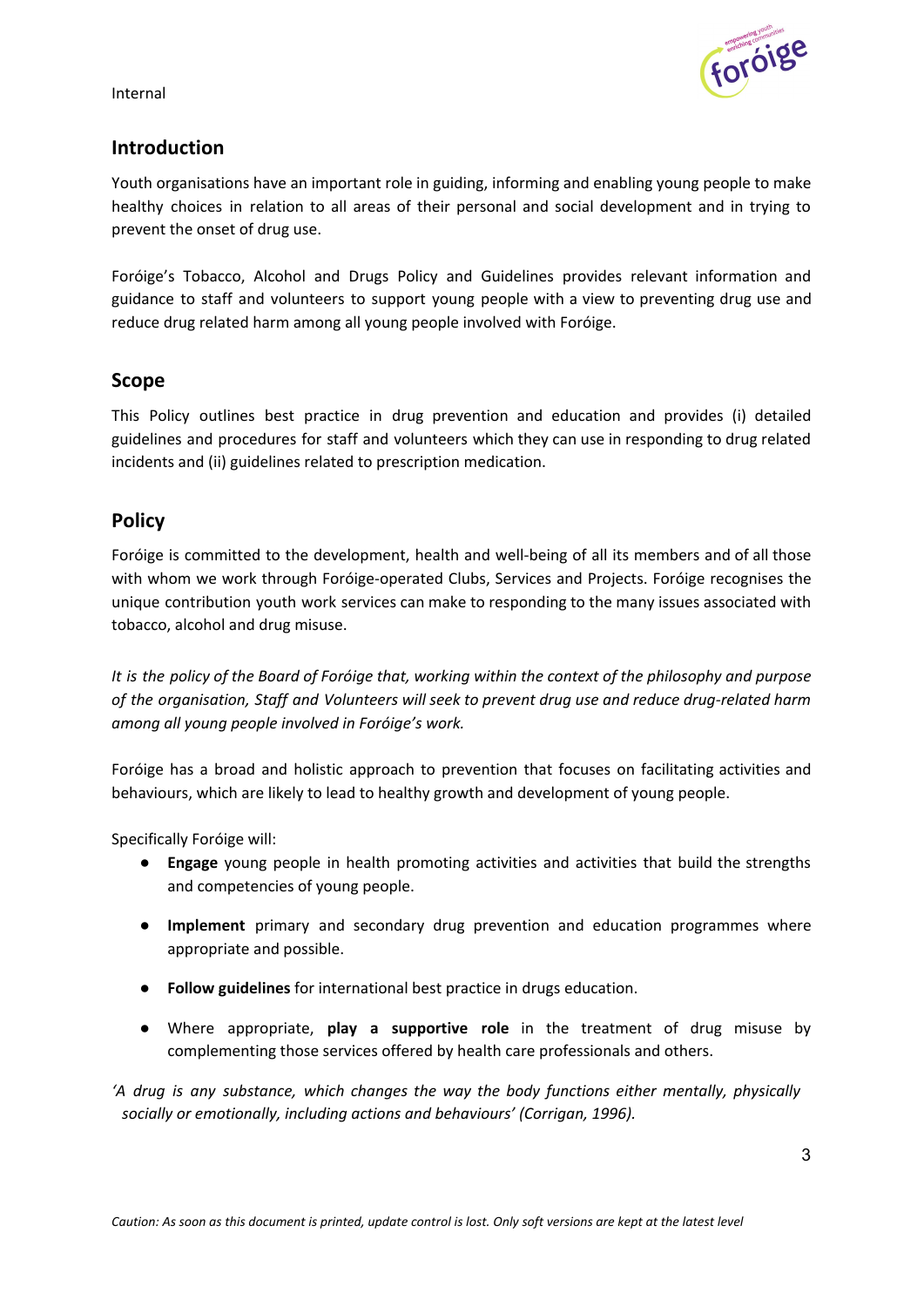

# <span id="page-3-0"></span>**Section 1: Best Practice in Drug Prevention and Education**

This section includes information on best practice in drug prevention and education. It also looks at effective strategies in preventing drug and alcohol abuse and interventions that work with young people.

Substance use is a key issue that can affect young people as they grow up. Research says that providing information alone is not enough in drug prevention and education. Strengthening young people's protective factors and reducing their risk factors can help them to negotiate the challenges substance use problems present. Supporting young people by using motivational interviewing techniques, including experiential learning within programmes and young people having positive relationships with 'one good adult' (My World [Survey\)](https://www.jigsaw.ie/content/images/News__Events_/Research/MWS_Full_Report_PDF.pdf) all contribute to changing attitudes of young people.

Good youth work itself can provide very positive experiences for young people, building resilience and enhancing their coping skills for the future. The education and pro-social skill development which underpins youth work is a significant protective factor in the context of drug misuse prevention.

## <span id="page-3-1"></span>**Best Practice in Drug Prevention and Education**

According to *Adolescents and Substance Use: The handbook for professionals working with young people (James et al, 2014)*, drug prevention should have **two goals**:

- **a) Preventing adolescents from ever using substances in the first place**
- **b) Delaying the age of onset of drug use**

Foróige contributes to the above points through its broad and holistic approach to drug prevention and education that focuses on facilitating activities and behaviours which lead to the healthy growth and development of young people.

Foróige's Drug Prevention and Education programmes focus mainly on **primary prevention** (i.e. preventing the onset of drug use/experimentation, as outlined by Morgan (2001)).

While maintaining abstinence as the ultimate objective, in some cases it may be determined that this is not a realistic short-term goal. With the support of a line manager and Training, Learning and Development, the relevant staff member or volunteer can use the **secondary prevention** guidelines (i.e. preventing the escalation of drug use and/or reducing the harm associated with drug use). Secondary prevention approaches can be used with young people who are known or considered to be using drugs. Foróige's secondary prevention guidelines do not condone any drug use but allow the staff member or volunteer to acknowledge the drug use or potential misuse with the young person and then respond appropriately.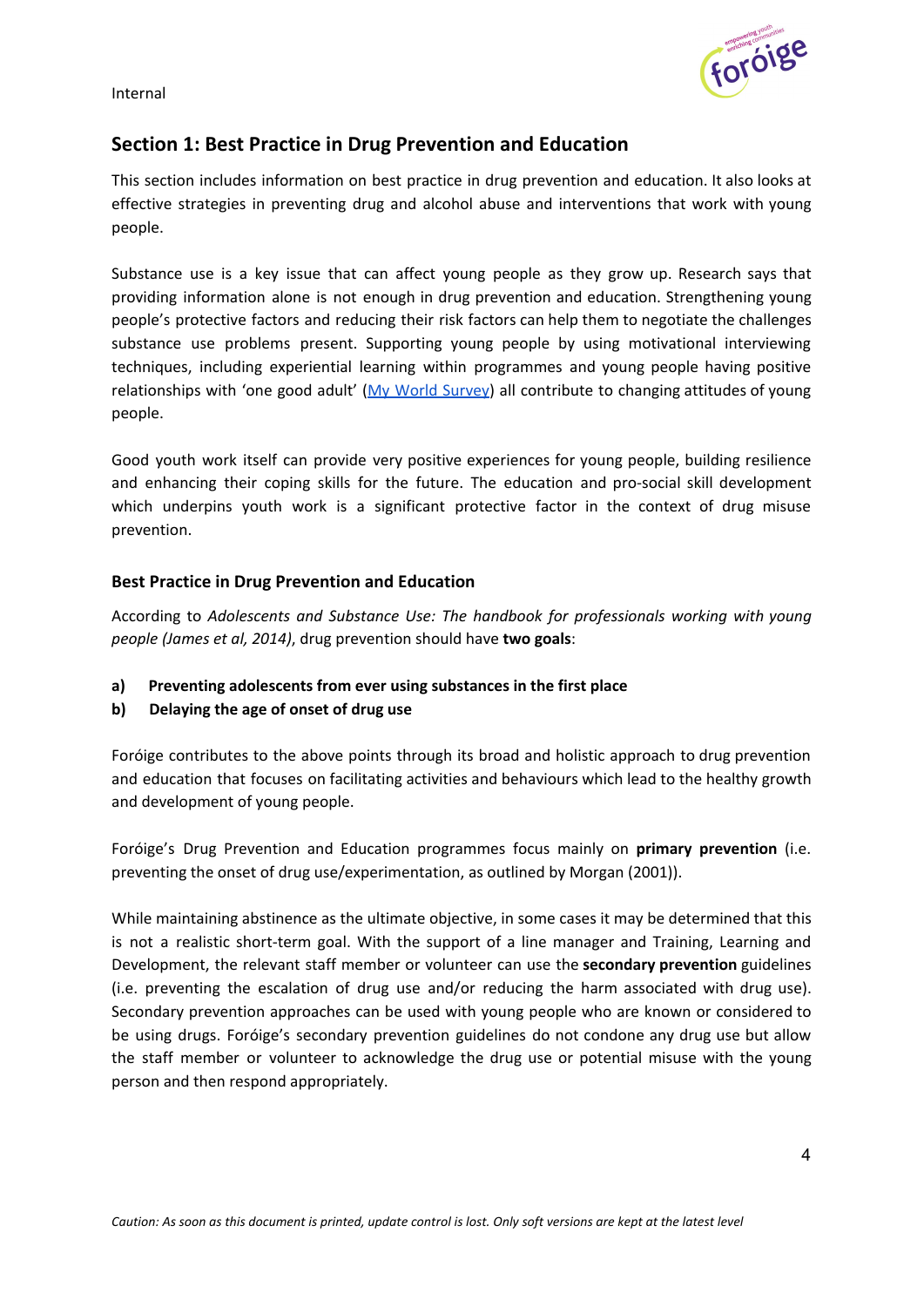

Staff and volunteers must adhere to Foróige's Child Protection Guidelines. When Child Protection is in conflict with harm reduction it is the Child Protection Policy which is the primary policy. Any volunteer in Foróige who becomes aware of a child protection or welfare concern has a duty to act. Staff will support him/her in all aspects of responding to the situation, including helping the volunteer to report it to Tusla jointly with the staff member.

#### **Drug Prevention**

Youth work itself is a strong preventative factor in delaying young people's experimentation with substances and also develops their skills to reduce harm associated with substance misuse. Positive relationships are built up between staff, volunteers and young people. Individuals or groups of young people are provided with a safe environment where they can socialise, develop skills, and build strengths and competencies to make healthy lifestyle choices.

#### **Drug Education**

Drug education includes clarifying information, dispelling myths, challenging attitudes and providing factual information about tobacco, alcohol and drugs relevant to the age and developmental stage of the young people in the group. It should take into account the group's knowledge, attitudes, experience and their social environment. It's important to provide young people with a safe environment where they can discuss their opinions and attitudes about drugs, develop and enhance their life skills to deal with situations in the future and make decisions which will improve their overall health and well-being.

Foróige facilitates training in a number of Drug Prevention and Education Programmes including the following:

- Putting the Pieces Together
- Foróige's Brief Intervention Programme
- It's up to you

Other Drug Education Related Programmes Foróige is currently facilitating:

- Adolescent Community Reinforcement Approach (ACRA)
- Strengthening Families Programme
- Parents Plus

Please see the Drug Prevention and Education section on Foróige's staff [portal](https://sites.google.com/a/foroige.ie/portal/training-learning-and-development/3-core-foroige-programmes/drug-prevention-and-education) or [volunteer](https://sites.google.com/a/foroige.ie/volunteer-portal/documents/drugs-alcohol) portal for more information.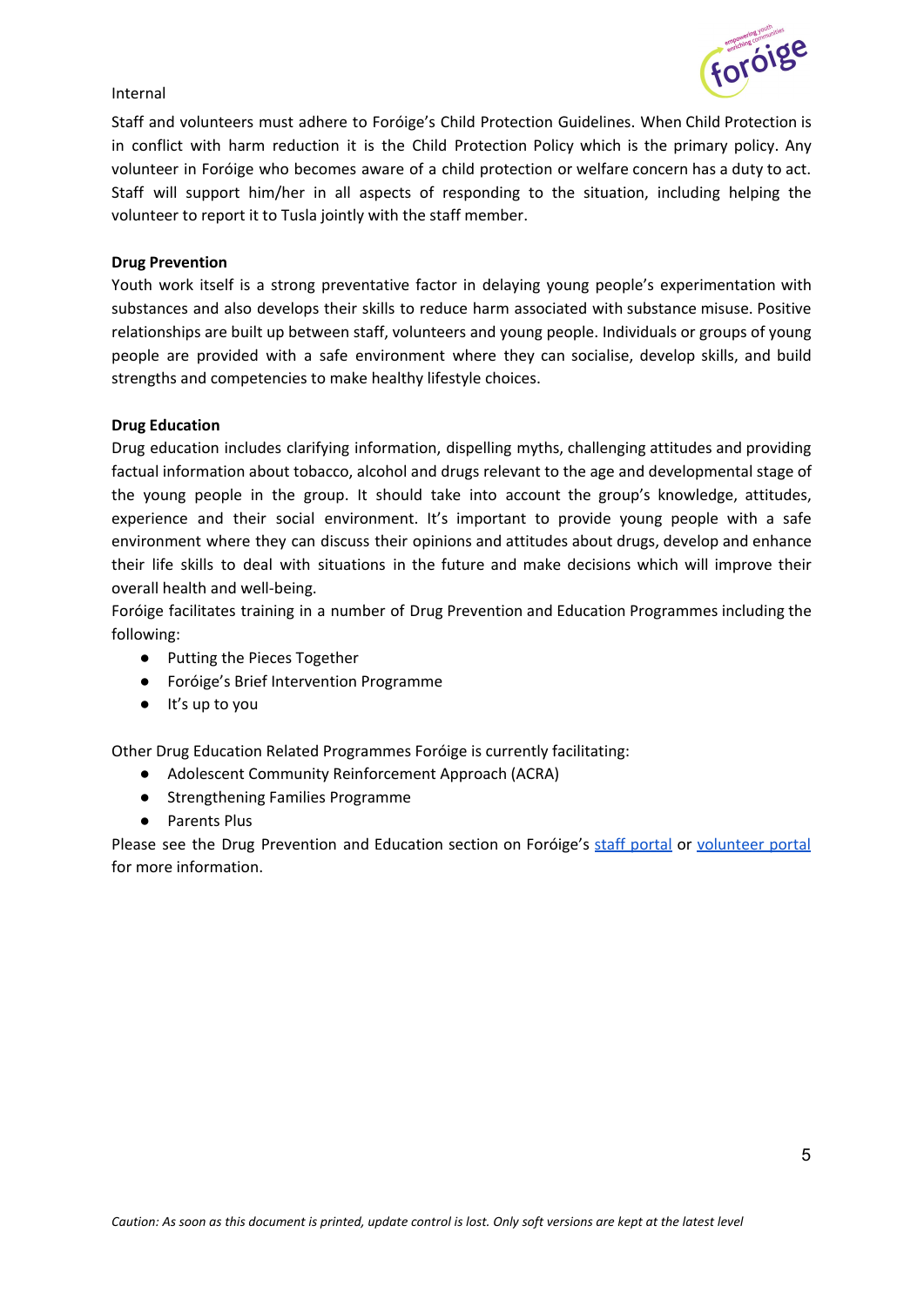

## <span id="page-5-0"></span>**Best Practice Guidelines for Staff and Volunteers working with young people**

- Engage young people in health promoting activities and activities that build the strengths and competencies of young people.
- Implement primary and secondary drug prevention and education programmes where appropriate and possible.
- Inform parents about drug awareness programmes taking place. (Consent should be given for their child to participate in drug prevention and education programmes).
- Recap on the group agreement and draw specific attention to the boundaries of confidentiality and the staff/volunteers duty of care in relation to child protection procedures. It is important that young people understand that as facilitator you are required by law to report child protection concerns.
- Where appropriate, play a supportive role in the treatment of drug misuse by complementing those services offered by healthcare professionals and others.
- A non-judgemental approach is essential when having discussions around tobacco alcohol and drug use.
- Be realistic. Substance misuse is a complex problem with multiple causes. Drug education should be part of a wider health promotion programme.
- Start as early as possible. It is best to try to deliver drug education to young people before they are likely to begin experimenting.
- Know what to prioritise for the drug and alcohol education programme, set clear outcomes and objectives based on young people's needs.
- Ensure the programme is relevant. Take into account young people's age, knowledge, attitudes, experiences and environment. Consider young people's development and maturity.
- Use resources that are evidenced and research based.
- Focus on short term, preferably social consequences rather than long term effects when providing drug specific information.
- Monitor and evaluate drug prevention and education programmes. Identify areas that work well and areas that could be improved.
- Avoid 'once off talks' from guest speakers including former drug users.
- Foróige believes that compulsory drug testing of young people is not an appropriate course of action and does not support or encourage this practice.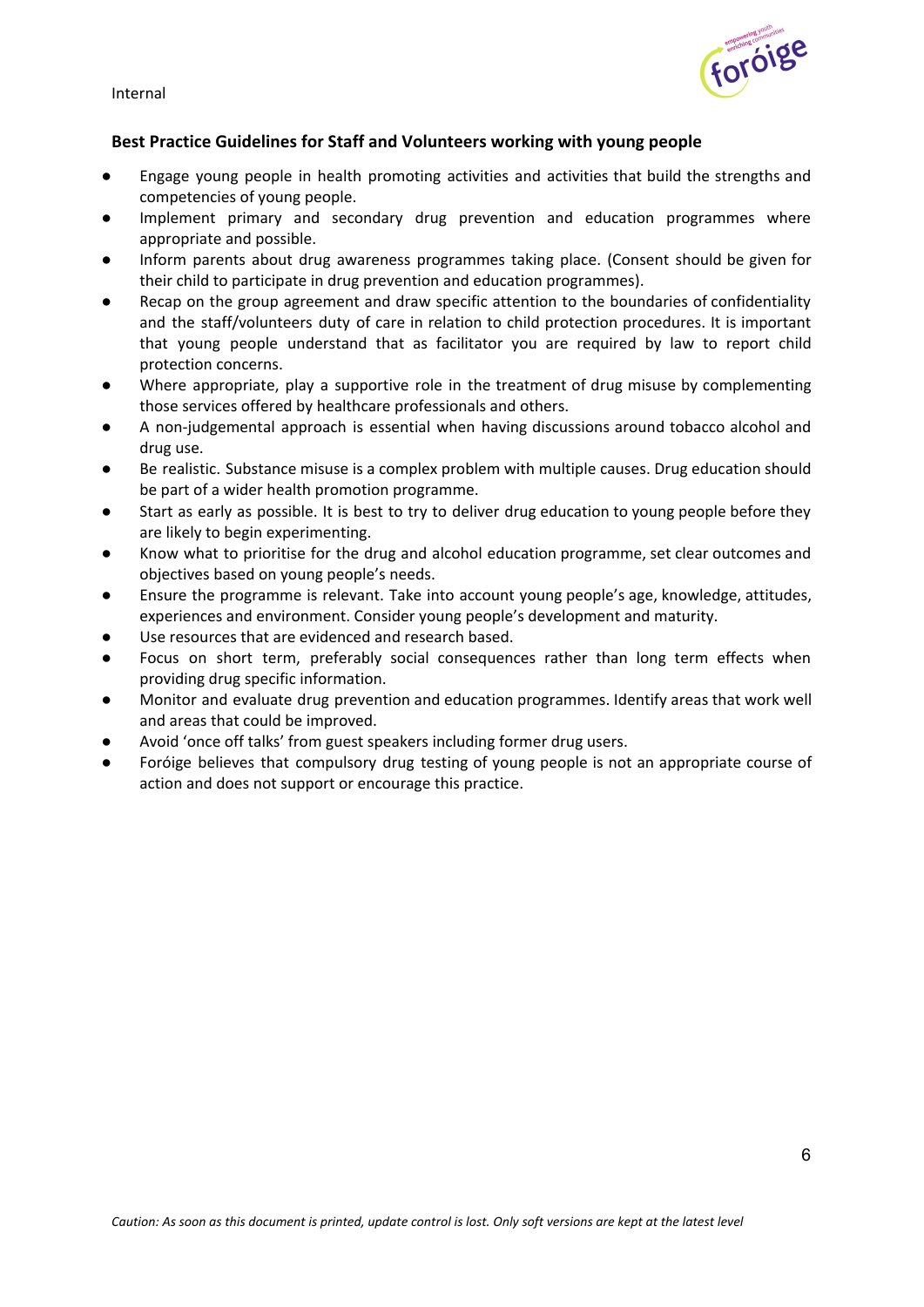

# <span id="page-6-0"></span>**Section 2: Guidelines for staff and volunteers on drug related situations**

This section outlines:

- Expectations of staff and volunteers
- Guidelines on Managing of Drug Related Situations
- Procedures to be followed by staff and volunteers in responding to drug related incidents
- Procedures to be followed by staff and volunteers in dealing with a drug related incident involving a young person
- Guidelines on Tobacco Use
- The "Do's and Don'ts" of Drug Education and Prevention

## <span id="page-6-1"></span>**Expectations of staff and volunteers**

#### **What is expected of me as a staff member or volunteer?**

- To read and adhere to Foróige's Tobacco Alcohol and Drugs Policy
- To inform, supervise, and support young people in any instance of disclosure of drug use
- To ensure that you act as a positive role model for young people at all times, in all interactions and all experiences you share with them
- To discourage tobacco, alcohol and drug use
- To follow the guidelines when dealing with a drug related incident

#### **More specifically, we expect staff and volunteers:**

- To attend drug prevention and education training
- Not to smoke / vape in the presence of young people
- Not to consume, or be under the influence of alcohol or any illegal substances during their working/volunteering time
- Refrain from having conversations relating to their own (the adult's) smoking or drinking habits
- To provide young people with a safe environment in which they can discuss their opinions and attitudes about drugs
- To develop and enhance young people's life skills to deal with future situations and make decisions which will improve their overall health and well-being
- To discourage "smoke breaks" during programmes, even if young people are the legal age to smoke

#### <span id="page-6-2"></span>**Management of Drug Related Situations**

Drug related situations may include, but are not limited to:

- Suspicion that a young person is under the influence of a drug at an inter-club event/club/project/trip away
- Young person is under the influence of alcohol or another substance at an inter-club event/club/project/trip away
- Young people found to be in possession of alcohol / empty alcohol container
- Discovering illegal drugs / drug-related litter on the premises / on the person / in the vicinity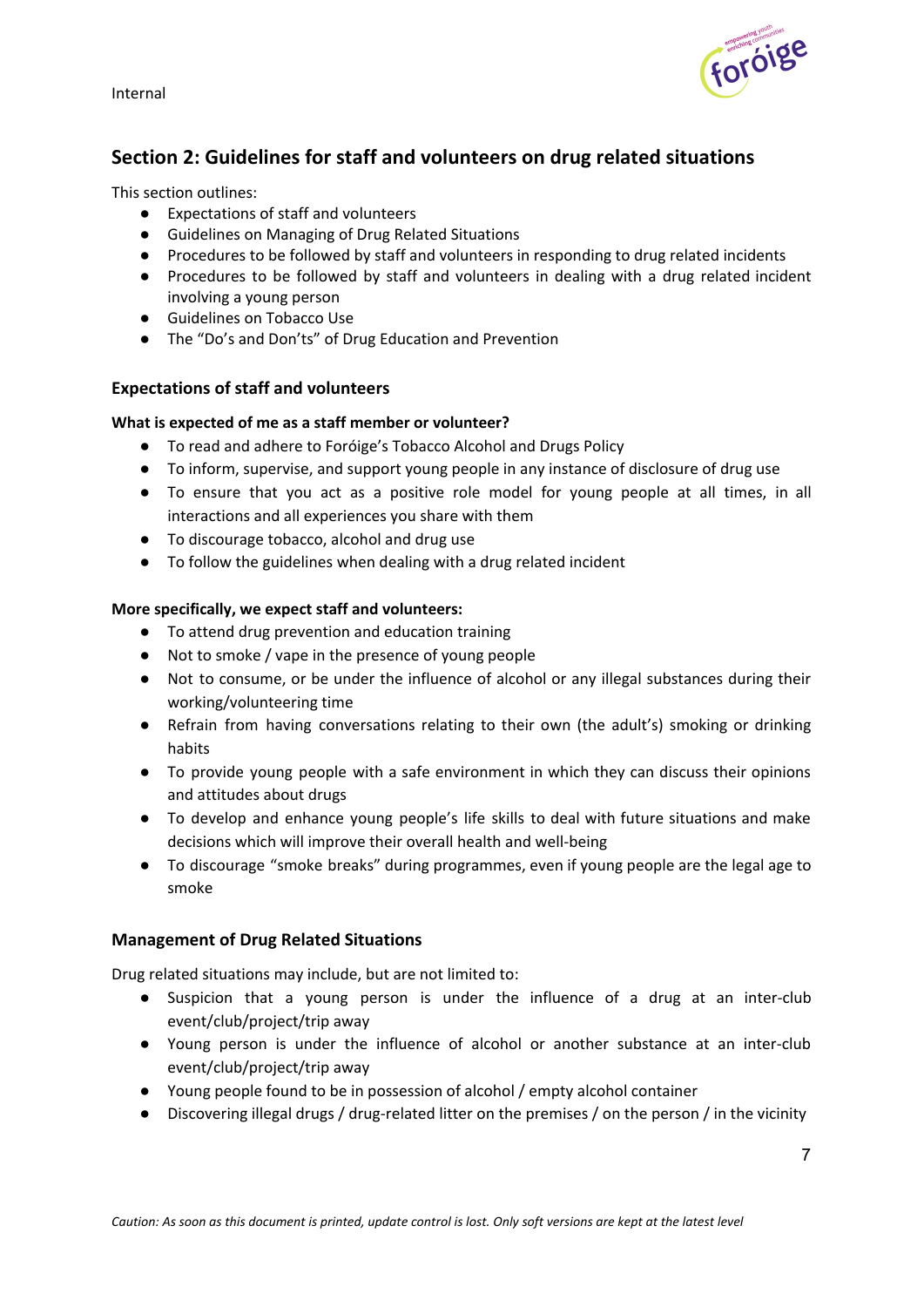

- Prescription medication misuse
- Disclosure of drug misuse (young person / parent / other organisation)
- Adults breaching guidelines
- Suspicion of drug related activity at club / project
- Disclosure of drug debt / intimidation
- Drug dealing / use outside the project / club premises
- Cigarette smoking / vaping / preparation of cigarettes on premises
- Allegation of drug related activity against young people

#### **Assessing the Situation**

It is important to establish the facts and assess the seriousness of the situation. Considering questions such as whether drug use is suspected or confirmed or whether the young person was pleasure seeking or in personal turmoil, will help you build a whole picture of the situation and plan the best possible response. Please see '*Procedures to be followed by staff and volunteers in responding to drug related incidents'* and *'Procedures to be followed by staff and volunteers in dealing with a drug related incident involving a young person'* further below.

#### **Reporting a Drug Related Situation**

It is important to keep a written record of any drug related situation. The information recorded on the Drug Related [Situation](https://drive.google.com/file/d/0B_EHi7aIZ3wlVXJmQ2x0S3MtNTg/edit) Report Form (appendix 1) is confidential and should be stored in compliance with data protection guidelines.

The drug related situation should be reported to the relevant Foróige staff member or manager as soon as possible.

#### **Involving Parents/Guardians**

Parents will usually need to be involved when there has been a drug related situation involving their child. If you feel that a young person should be sent home, it is important to accompany them and support them through this situation. Alternatively, it might be appropriate to supervise the young person on the premises until a parent can come to collect the young person. When talking to parents/guardians about a drug related situation involving their child, it is important to handle the situation sensitively. If by reporting the drug related situation to parents you feel that the safety of the young person may be put at risk, please refer to Foróige's Child Protection Guidelines on the staff [portal](https://sites.google.com/a/foroige.ie/portal/policies-procedures-guidelines/child-protection) or the **[volunteer](https://sites.google.com/a/foroige.ie/volunteer-portal/training-policies-and-information/child-protection) portal**<sup>1</sup>.

<sup>&</sup>lt;sup>1</sup> It is the policy of the Board of Foróige that the organisation's staff and leaders take all reasonable care to seek to ensure that all young people involved in its services are protected from abuse of any kind.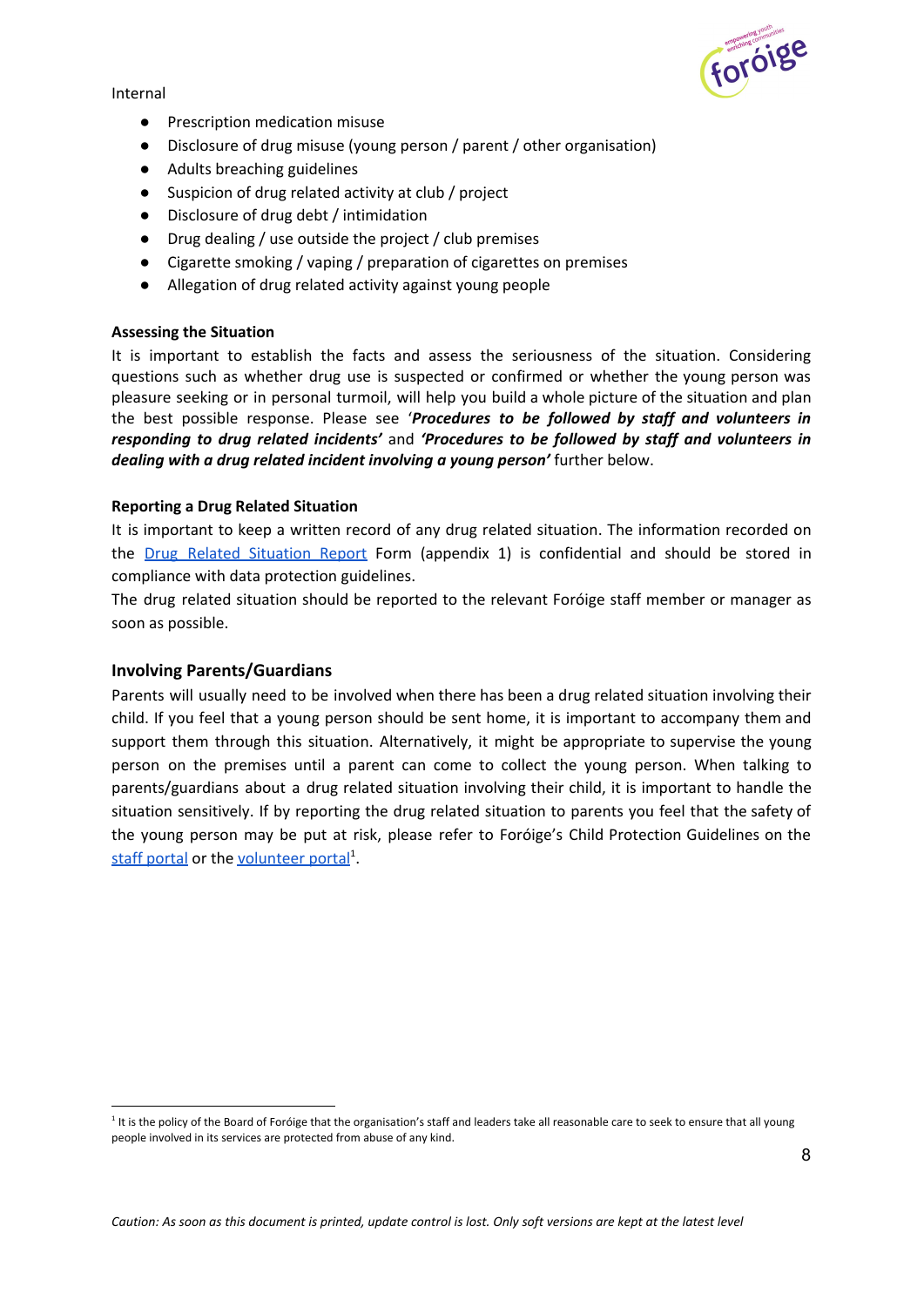

## <span id="page-8-0"></span>**Procedures to be followed by staff and volunteers in responding to drug related incidents**

Examples of drug related incidents:

- Drugs, or drug-related paraphernalia (i.e. needles) found on premises
- Drug dealing on the premises
- Disclosure of debt or intimidation

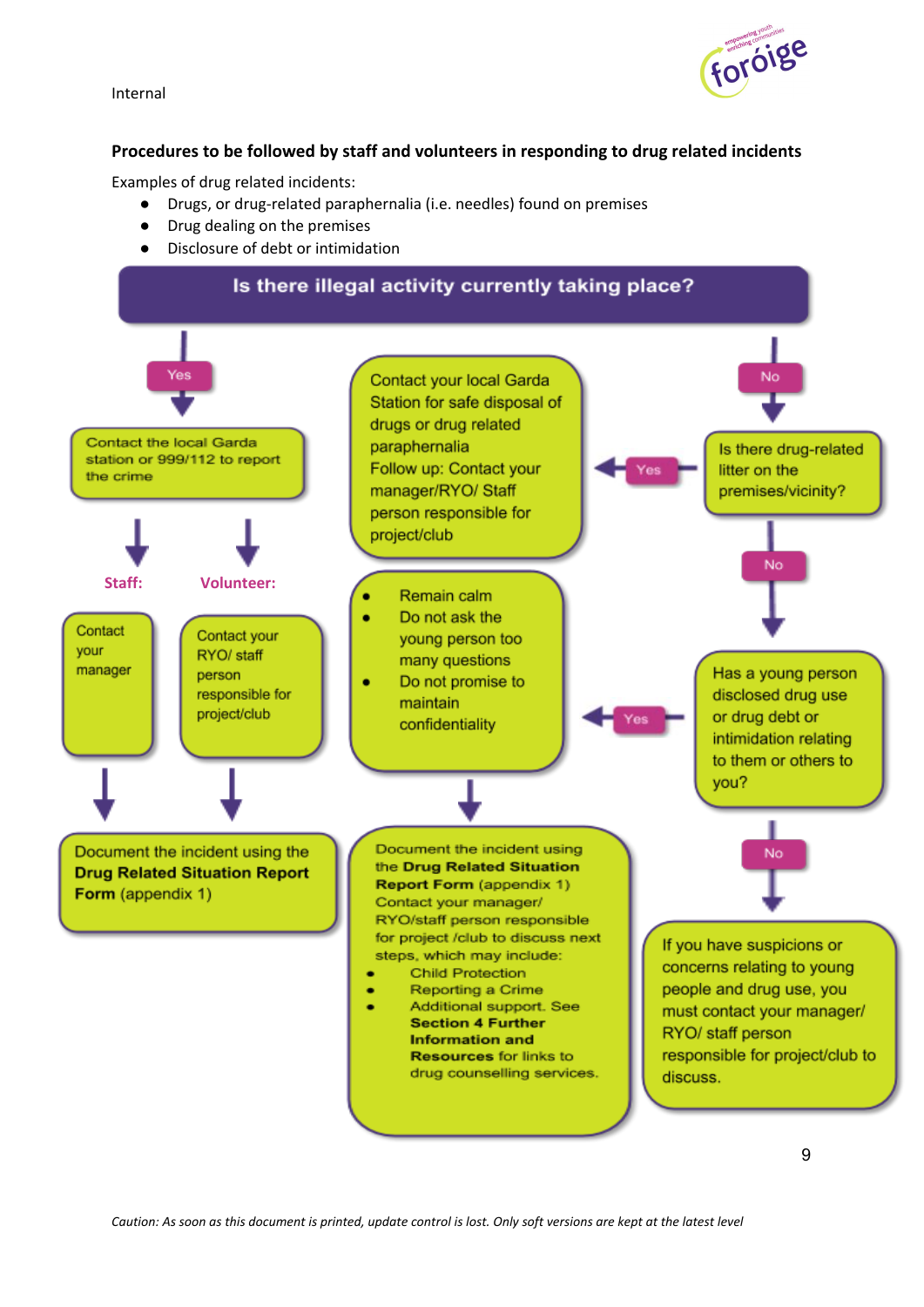

# <span id="page-9-0"></span>**Procedures to be followed by staff and volunteers in dealing with a drug related incident involving a young person**

The young person:

- Appears under the influence of alcohol or drugs
- Is under the influence of alcohol or drugs
- Is in possession of alcohol or drugs



*Caution: As soon as this document is printed, update control is lost. Only soft versions are kept at the latest level*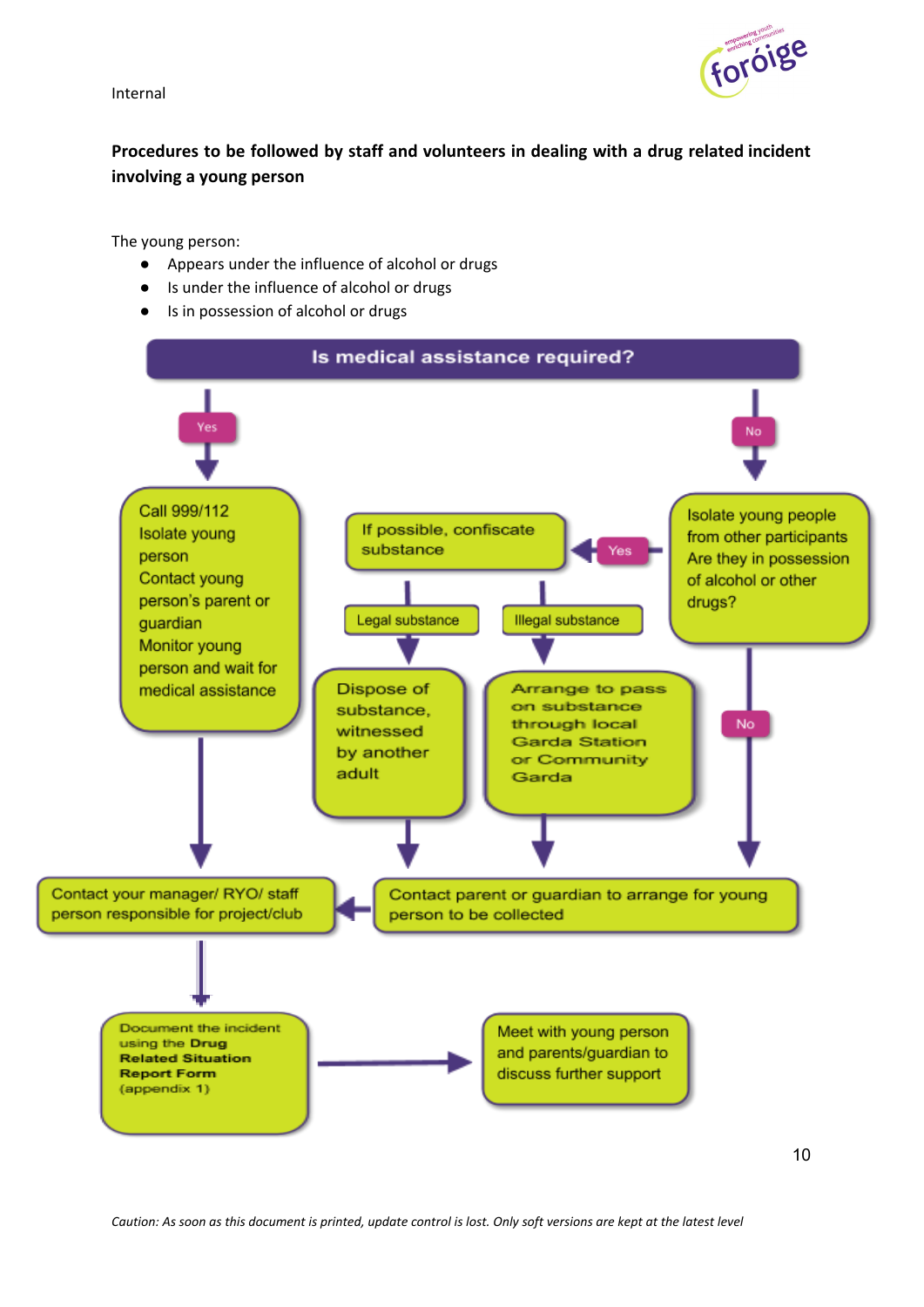

## <span id="page-10-0"></span>**Guidelines on Tobacco Use**

#### Smoking / Vaping:

Foróige recognises that some young people smoke. Young people should never be excluded from participating in Foróige clubs/projects/services because they smoke, however they must adhere to the following guidelines:

- Staff and volunteers should act as positive role models to young people regarding smoking and should not smoke / vape in the presence of young people.
- Smoking should be actively discouraged at all times, especially the social element of smoking.
- Young people who wish to stop smoking should be encouraged and supported to stop at every opportunity.
- Where club or project rules allow, smoking must be in accordance with legal regulations and venue rules.
- Staff and volunteers must not purchase for or supply cigarettes, tobacco, e-cigarettes or nicotine replacement products to young people. Any purchase of these products in contravention of this may lead to disciplinary sanctions against staff or volunteers.
- Staff and volunteers must not request young people to buy cigarettes on their behalf.

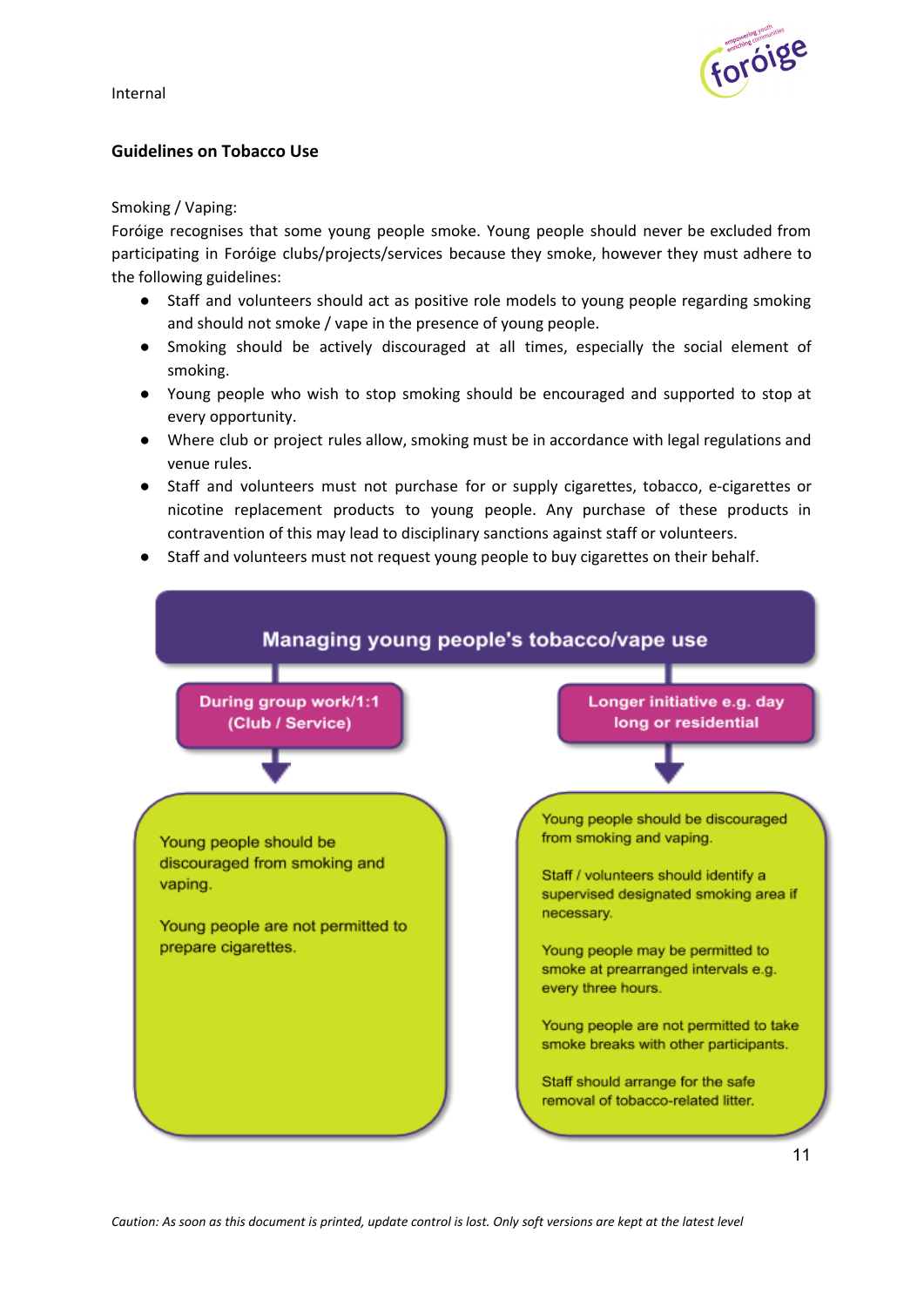

## <span id="page-11-0"></span>**The "Do's and Don'ts" of Drug Education and Prevention**

**Do** follow all legal obligations:

- Report any child protection concerns to your Designated Liaison Person
- Contact your local Garda Station for safe disposal of drugs or drug related paraphernalia **Do** discourage smoking

**Do** store solvents in a locked room or cupboard

**Do** supervise young people when using potentially harmful materials e.g. art products, cleaning products or solvents

**Do** ensure that young people have evidence of prescription and parental permission for prescription drugs

**Don't** purchase or supply cigarettes / tobacco / e-cigarettes / nicotine replacement products to young people

**Don't** allow alcohol at any Foróige event involving young people

**Don't** consume alcohol or be under the influence of alcohol while working / volunteering with young people

**Don't** allow any person under the influence of illegal drugs or solvents to take part in Foróige operated programmes, activities or events<sup>2</sup>

**Don't** search any young person who is suspected of possession of alcohol or drugs

**Don't** store over-the-counter drugs in First Aid boxes or on Foróige premises

**Don't** administer over-the-counter / prescription drugs to a young person unless under the instruction of qualified medical personnel or parents or guardians

<sup>&</sup>lt;sup>2</sup> See 'Procedures to be followed by staff and volunteers in responding to drug related incidents' within this section for guidance in these situations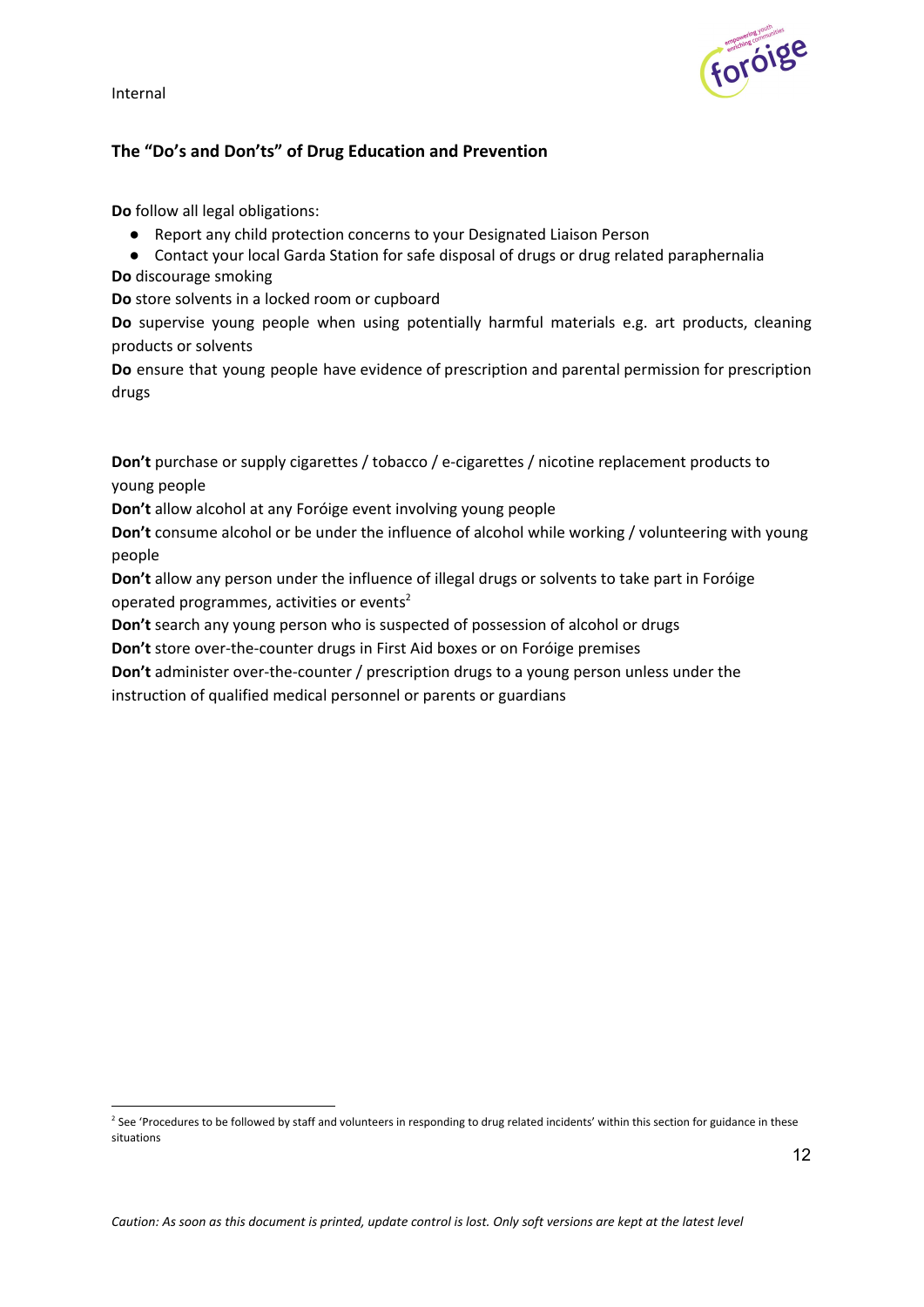

# <span id="page-12-0"></span>**Section 3: Guidelines for staff and volunteers regarding prescription medication**

This section provides guidance on prescription medication, asthma inhalers, epi pens and diabetes. Specific guidelines will be provided on medical documentation required from young people or their parents/guardians, storing medication and what to do in cases of a young person having an asthma attack or an allergic reaction. The section also provides guidance to staff and volunteers in supporting a young person with diabetes.

## <span id="page-12-1"></span>**Guidelines relating to Prescription Medication/Asthma Inhalers/Epi-pens/ Diabetes**

## **Prescription Medication**

This may be used to treat a number of things, for example: Depression, Anxiety, Attention Deficit Hyperactivity Disorder (ADHD), Asthma, Chest Infection etc.

- A young person should have evidence of the prescription in their possession e.g. their name should appear on the label or disclosed on the medical consent form by a parent/guardian.
- It is a young person's responsibility to take their medication. Staff/volunteers may only remind young people to take medication with parental consent.
- With consent from parent/guardian, staff/volunteers should store the prescription medication for the young person while on a Foróige activity or event (e.g. on an overnight trip).

#### **Asthma**

- Asthma sufferers should keep their inhalers on their person at all times. A delay in administering reliever can cause an increase in symptoms.
- Reliever inhalers should never be locked away.
- If a young person has an asthma attack who does not have their asthma inhaler on their person they can use another person's reliever inhaler (usually the blue inhaler).  $3$  This could prevent the person becoming further distressed and should only occur in an emergency situation. Reliever medication is very safe, therefore do not worry about the young person overdosing. Only people with asthma would look for an inhaler to relax the muscles and open the airways. If the person is not asthmatic and experiments with someone else's inhaler then the inhalers will not provide any relief. At higher doses the person may experience an increased heart rate or tremor but these symptoms are temporary only.
- If a young person has an asthma attack, a record of the incident should be recorded on a Drug Related [Situation](https://drive.google.com/file/d/0B_EHi7aIZ3wlVXJmQ2x0S3MtNTg/edit) Report Form (appendix 1).

<sup>3</sup> *Best Practice Asthma Management Guidelines for Schools in Ireland,* Asthma Society of Ireland, 2011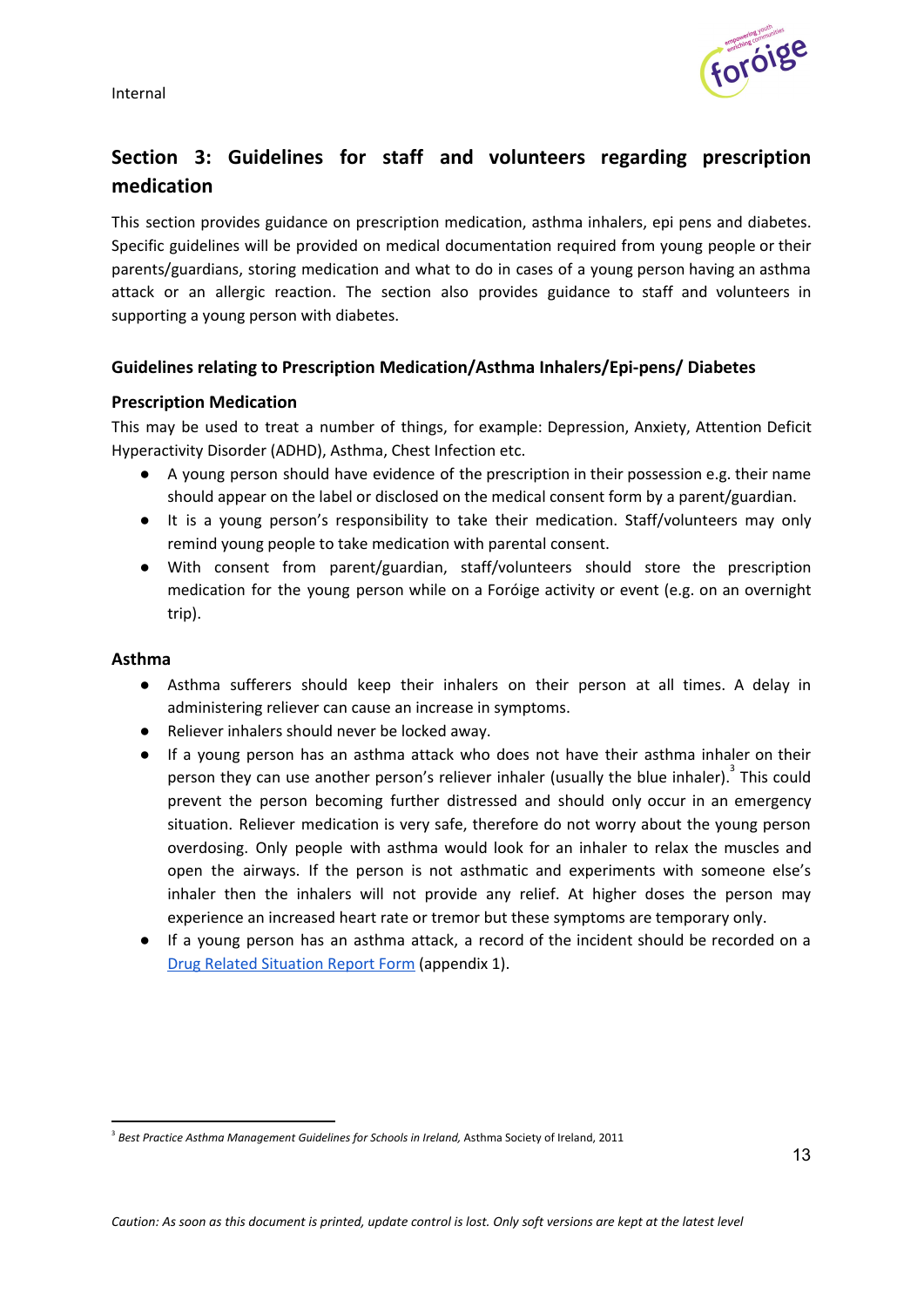

#### **Severe allergic reactions: Epipens**

- An epipen is a medical device for injecting measured doses of adrenaline. It is most often used for the treatment of anaphylaxis; a potentially severe or life-threatening allergic reaction. It may be triggered by a certain food (e.g. nuts or shellfish), bee stings, medication, latex etc.
- Staff/volunteers should be aware of young people with food allergies in the club/project. This information should be recorded in the parental consent form.
- Staff/volunteers should seek a written emergency action plan from parent/guardian of young person to manage an anaphylactic reaction.
- Staff/volunteers should ask parent/guardian for medical documentation, instructions and medications as directed by a GP, so that staff/volunteers will know how to react should their child have an allergic reaction.
- Every young person with life-threatening allergies must have a medically prescribed epipen in the club/project. The epipen needs to be accessible for quick access within several minutes of a reaction and kept in a secure but unlocked location. It can be administered by staff/volunteers for the treatment of anaphylactic shock. If a young person attending a club/project has a severe or life threatening allergy, it is recommended the staff/volunteer working with that young person attend training to provide treatment for anaphylactic shock.
- It is extremely important that staff/volunteer administer the epipen where any relevant symptoms present. Administering an epipen in a healthy individual may only result in an increase in the person's heart rate therefore staff/volunteer should not delay in administering the epipen if they suspect any symptoms are present. The adrenaline simply provides vital time to get the person to hospital where treatment can be provided to save a life. Staff/volunteers must follow exactly the instructions on the epipen.
- If a child with an unknown allergy has a severe reaction, staff/volunteers should call emergency services and follow the directions given.
- A record of the incident should be recorded on a **Drug Related [Situation](https://drive.google.com/file/d/0B_EHi7aIZ3wlVXJmQ2x0S3MtNTg/edit) Report Form** (appendix 1).

#### **Diabetes**

- Diabetes is a long-term condition where the amount of glucose (sugar) in the blood is too high because the body cannot use it properly.
- Staff/volunteers should be aware of young people with diabetes in the club/project. This information should be recorded in the parental consent form.
- Staff/volunteers should support and implement the plan agreed with parents/guardian and agree the storage requirements of the diabetes medication. This could be in a named container in a central but accessible place or kept on the young person if appropriate. If necessary, staff/volunteers should provide a place with privacy for the young person to administer insulin.
- Staff/volunteers should support and implement an emergency diabetes plan agreed by the club/project and the young person's parents/guardian.
- Staff/volunteers should provide a supportive environment for the young person to manage their diabetes effectively and safely. This may include unrestricted access to the bathroom, drinking water, snacks, blood glucose monitoring and taking insulin.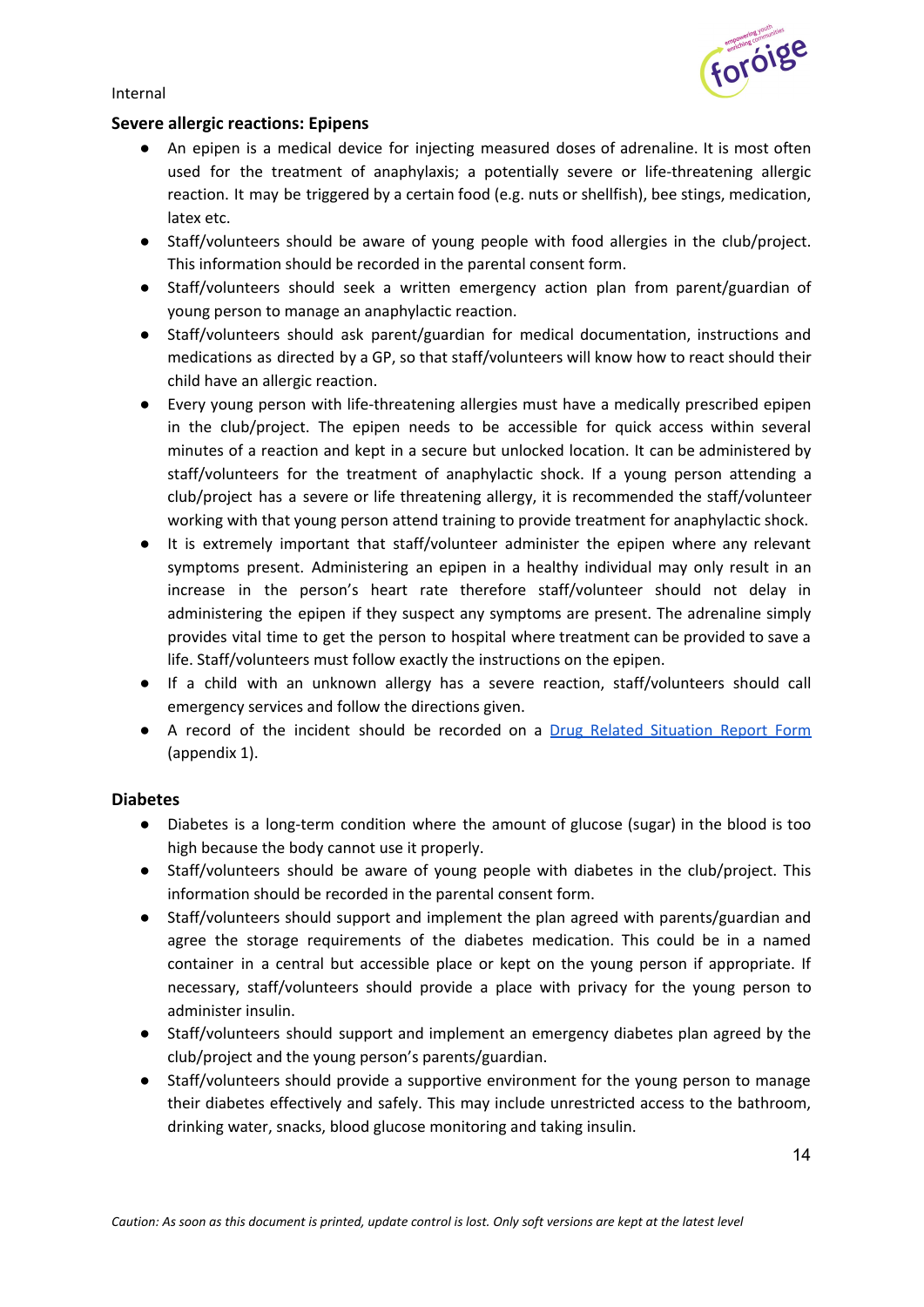

- $\bullet$  The young person's parents should provide the club/project with a hypo kit<sup>4</sup>. This should be stored in a safe place in the club/project and available to the young person in the event of hypoglycaemia.
- Staff/volunteers should ensure that the young person with diabetes has the appropriate medication or food with them during any activity/trip and are allowed to take it when needed. This also includes blood glucose monitoring when needed during the day.
- Young people with diabetes who use insulin pens should have access to a special sharps disposal container to drop needles in after injecting insulin or after doing a blood test. A sharps box should be provided to the club/project by the parents and replaced when full. It must be stored in a safe place. This can be a locked cabinet when not in use and should be accessible to the young person when they need to take their insulin.

 $4$  Hypo kit example- contains blood glucose meter, testing strips, finger pricking device with lancets, Lucozade, glucose sweets, cereal bar, biscuits, Glucogel and Glucagon injection.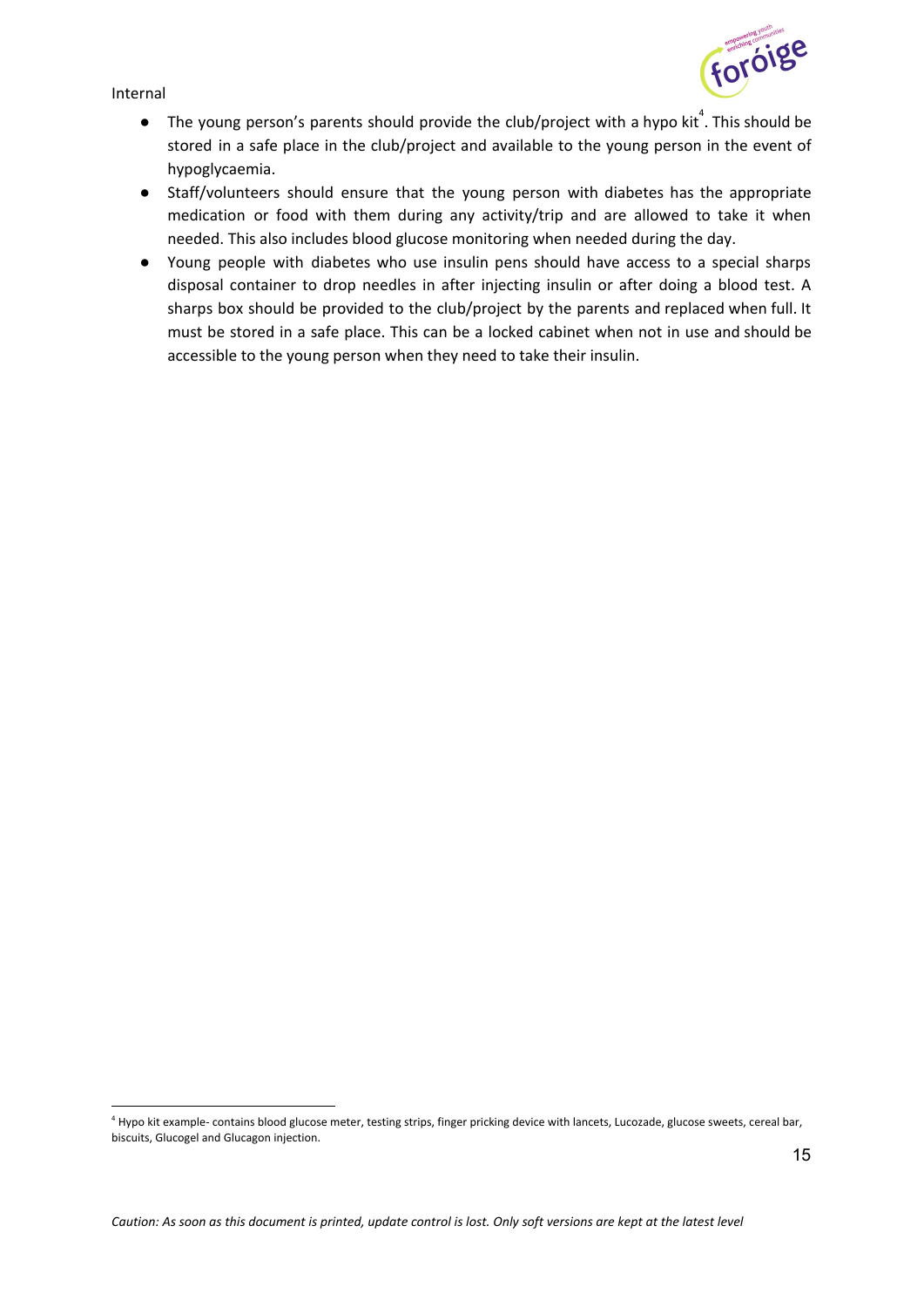

# <span id="page-15-0"></span>**Section 4: Further Information and Resources**

- [Foróige's Drug Prevention and Education Programmes](https://sites.google.com/a/foroige.ie/portal/training-learning-and-development/3-core-foroige-programmes/drug-prevention-and-education)
- [Drug Related Situation Report Form](https://drive.google.com/file/d/0B_EHi7aIZ3wlVXJmQ2x0S3MtNTg/edit)
- [www.drugs.ie](http://www.drugs.ie/)
- [www.spunout.ie](http://www.spunout.ie/)
- [Health Research Board Ireland](https://www.hrb.ie/)
- Drug Education Workers Forum, A Manual in Quality Standards in [Substance](https://www.drugsandalcohol.ie/6339/1/DEWF_Quality_standards_in_education_tables.pdf) Use [Education](https://www.drugsandalcohol.ie/6339/1/DEWF_Quality_standards_in_education_tables.pdf)
- [National Advisory Committee on Drugs and Alcohol](https://www.nacda.ie/)
- [European School Survey Project on Alcohol and Other Drugs \(ESPAD\)](http://www.espad.org/)
- [Alcohol Action Ireland](http://alcoholireland.ie/)
- Reducing Harm [Supporting](https://health.gov.ie/wp-content/uploads/2017/07/Reducing-Harm-Supporting-Recovery-2017-2025.pdf) Recovery. A health-led response to drug and alcohol use [in Ireland 2017-2025](https://health.gov.ie/wp-content/uploads/2017/07/Reducing-Harm-Supporting-Recovery-2017-2025.pdf)
- [HSE Drugs and Alcohol Helpline](https://www.hse.ie/eng/services/list/5/addiction/drugshivhelpline/)
- [Local and Regional Drug and Alcohol Task Forces](https://health.gov.ie/healthy-ireland/drugs-policy/local-and-regional-drugs-task-forces/)
- [HSE Addiction Services](https://www.hse.ie/eng/services/list/5/addiction)
- Local Gardaí/ Juvenile Liaison Officer
- Foróige Prevention and Education Workers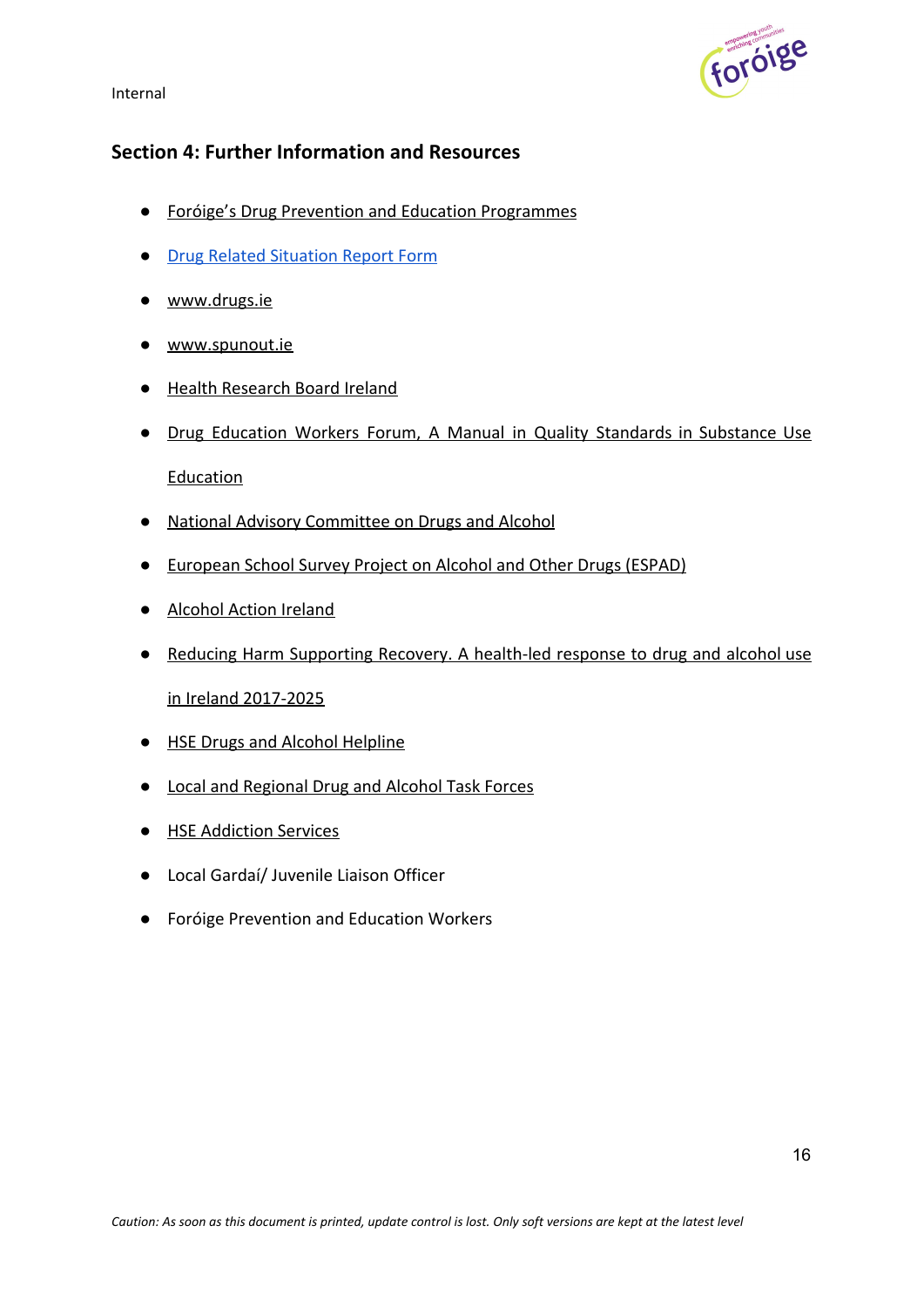

# <span id="page-16-0"></span>**References**

Best Practice Asthma Management Guidelines for Schools in Ireland, Asthma Society of Ireland, 2011

Corrigan, D (1996) Facts about Drug Abuse in Ireland. Dublin: Health Promotion Unit

Morgan, M (2001) Drug Use Prevention: Overview of Research: Stationery Office

Munton, T., Wedlock, E. and Gomersall, A. (2014) HRB drug and alcohol evidence review. The efficacy and effectiveness of drug and alcohol abuse prevention programmes delivered outside of school settings. Dublin: Health Research Board

<span id="page-16-1"></span>James, P., Kearns, C., Campbell, A. and Smyth, B. (2014) Adolescents and substance use. The handbook for professionals working with young people. London: Radcliffe Publishing Ltd.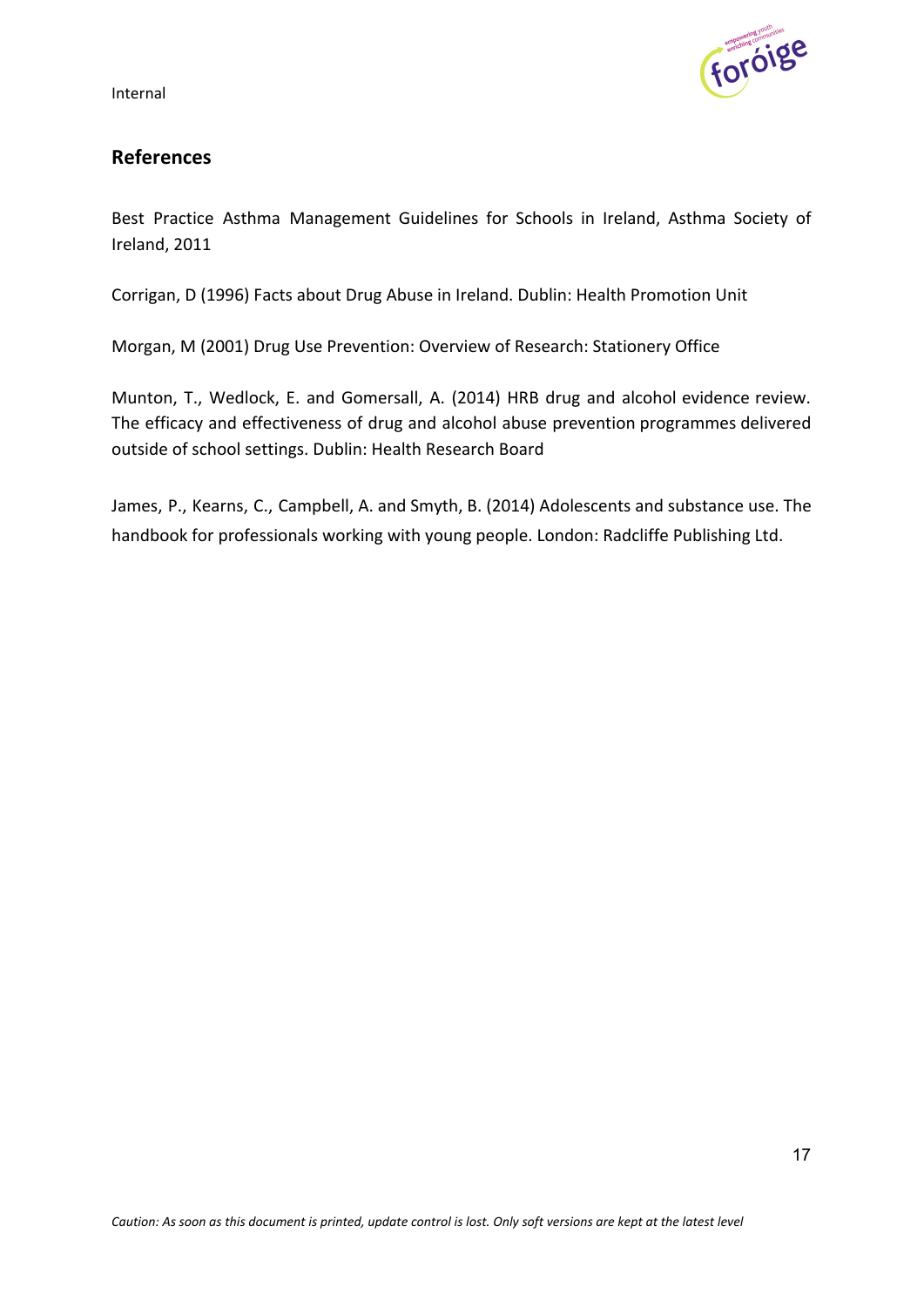

# <span id="page-17-0"></span>**Appendix 1**

Confidential **Drug Related Situation Report Form**

To indicate type of situation, please circle one or more of the boxes below

| Medical   | Discovery of  | <b>Disclosure</b> | Suspicion of      | Concern   | Intoxication | <b>Adult Use</b> | Other |
|-----------|---------------|-------------------|-------------------|-----------|--------------|------------------|-------|
| Emergency | Use or Supply |                   | use/              | Expressed |              |                  |       |
|           |               |                   | <b>Allegation</b> |           |              |                  |       |

# **Record of a Drug Related Situation**

| Foróige club/project/service:                                       |                           |                                                                   |  |  |  |  |
|---------------------------------------------------------------------|---------------------------|-------------------------------------------------------------------|--|--|--|--|
| Name(s) of person(s) involved:                                      |                           |                                                                   |  |  |  |  |
| Date incident occurred:                                             |                           | Report form completed by:                                         |  |  |  |  |
|                                                                     |                           |                                                                   |  |  |  |  |
| First Aid given?                                                    | Yes $\_\_$                | First Aid given by:                                               |  |  |  |  |
|                                                                     | No                        |                                                                   |  |  |  |  |
| Ambulance/Doctor called? Yes __                                     |                           | Called by:                                                        |  |  |  |  |
|                                                                     | No l                      | At time:                                                          |  |  |  |  |
| Drug involved (if known - or a brief description):<br>Sample found? | Yes $\_$<br>$No$ $\qquad$ | If an illegal substance, confiscated and placed in locked box by: |  |  |  |  |
|                                                                     |                           | In the presence of:                                               |  |  |  |  |
| Date handed over to Gardaí:                                         |                           | By:                                                               |  |  |  |  |
| If a legal substance, disposed of by:                               |                           | In the presence of:                                               |  |  |  |  |
| Parent/ Guardian informed? Yes _                                    | No results                | By:<br>At time:                                                   |  |  |  |  |
| Relevant Staff member/ Manager contacted:                           |                           |                                                                   |  |  |  |  |